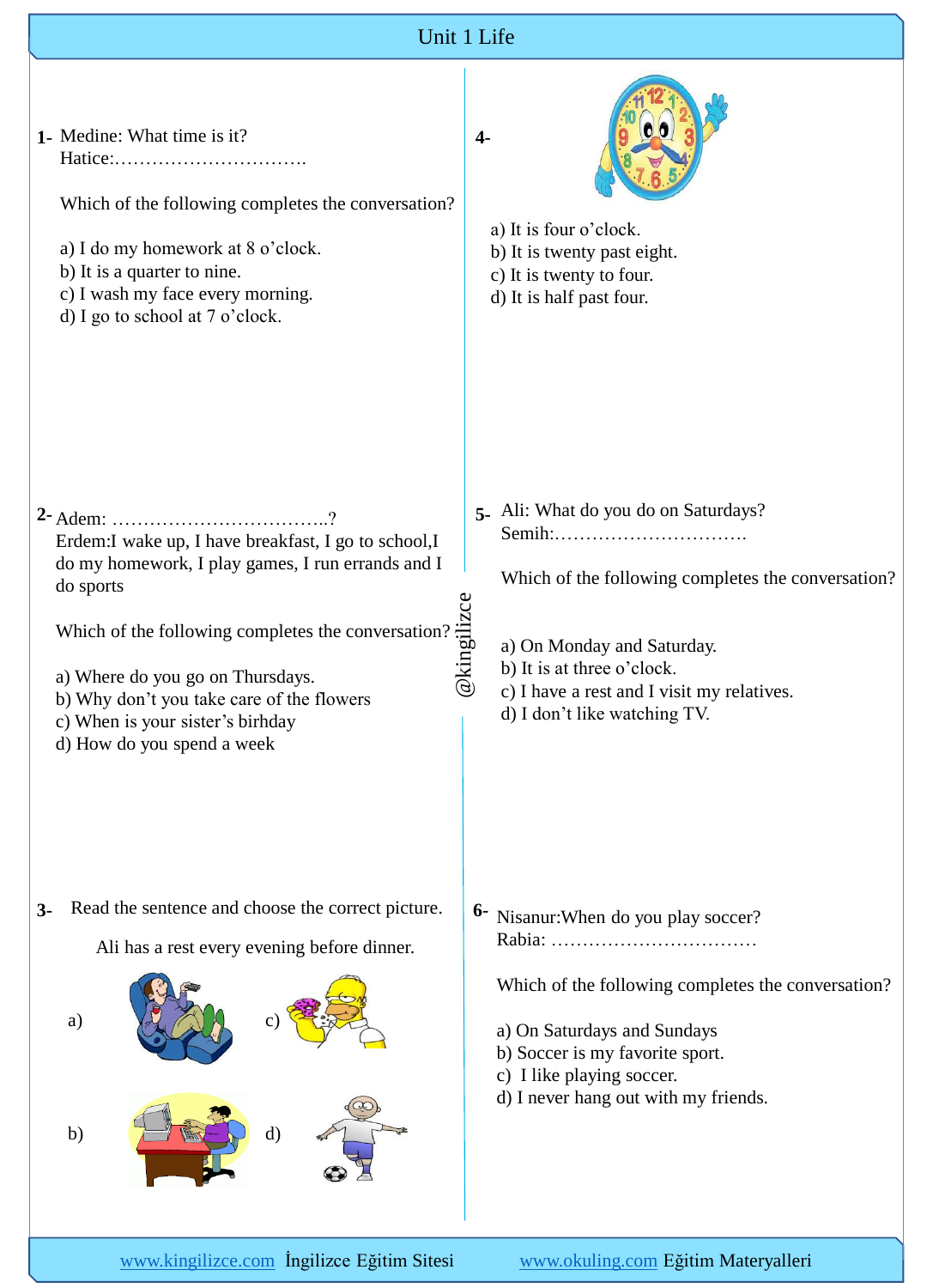## Unit 1 Life

| 7- Yusuf: What do you do before school?                                                                                                                                                                    | 02.08.1967<br>$10-$                                                                                                                                                                                                                                                        |
|------------------------------------------------------------------------------------------------------------------------------------------------------------------------------------------------------------|----------------------------------------------------------------------------------------------------------------------------------------------------------------------------------------------------------------------------------------------------------------------------|
| Which of the following completes the conversation?<br>a) It is at three o'clock.<br>b) I have a breakfast.<br>c) I have a dinner at six p.m<br>d) I get home at 3 p.m.                                     | a) Two August, one nine six seven.<br>b) The second of August, nineteen sixty seven.<br>c) The second of eight, one thousand sixty seven.<br>d) Two of August, nineteen sixty seven.                                                                                       |
|                                                                                                                                                                                                            | Read the text and answer question 11 and 12<br>Hello, I'm Salih. I get up at 07:00. I wash my<br>hands and face. I brush my teeth. I have breakfast at<br>07:30. My lessons start at 08:30. I have six lessons a<br>day. I leave school at 03.00 p.m. After school, I play |
| Read and complete the sentence.<br>8-<br>September is the month of the year<br>Boş bırakılan yere aşağıdaki günlerden hangisi<br>gelmelidir?<br>c) $9th$<br>a) $1st$<br>$d)$ $6th$<br>$b)$ 5 <sup>th</sup> | soccer with my friends. I get home at 04:00 p.m. I<br>have a rest, I watch TV and I go online. I start doing<br>my homework at 07:00 p.m. and I finish my<br>homework at 09:00 p.m. Then, I read a book for half<br>an hour. I go to sleep at 10:00 p.m.<br>@kingilizce    |
|                                                                                                                                                                                                            | 11. How many hours a day does he study and read a<br>book?<br>a) 2 hours<br>c) $2.5$ hours<br>b) $1,5$ hours<br>d) 3 hours                                                                                                                                                 |
| 9. Ahmet:?<br>Ismet: It is five to seven.                                                                                                                                                                  | 12- Which of the following queestion has NO answer<br>in the text?                                                                                                                                                                                                         |
| Which of the following completes the conversation?<br>a) Where are you from<br>b) What is the date<br>c) How do you spend a week<br>d) What time is it?                                                    | a) What time does Salih get up?<br>What does he do before breakfast?<br>b)<br>What does he do after school?<br>$\mathcal{C}$ )<br>When does he leave home?<br>d)                                                                                                           |